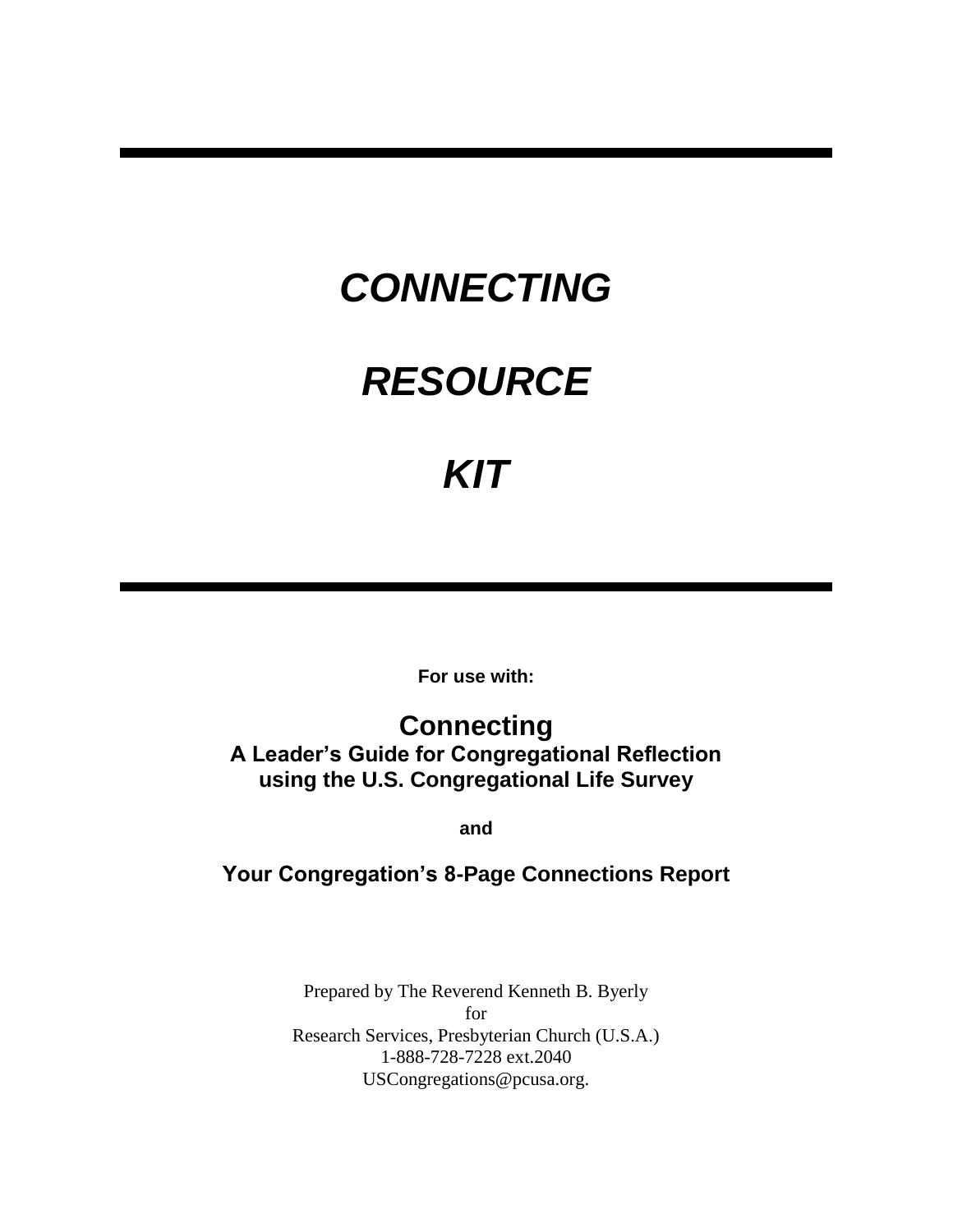# *ISAIAH 43:16-19*

Thus says God, Who made a way through the sea, A path in the great waters; Who put chariots and horse in the field And a powerful army, Which lay there never to rise again, Snuffed out, put out like a wick:

No need to recall the past, No need to think about what was done before. See, I am doing a new deed, Even now it comes to light; can you not see it? Yes, I am making a road in the wilderness, Paths in the wild.

# *II CORINTHIANS 5:17*

Everyone in Christ becomes a new person altogether – The past is finished and gone, Everything becomes fresh and new.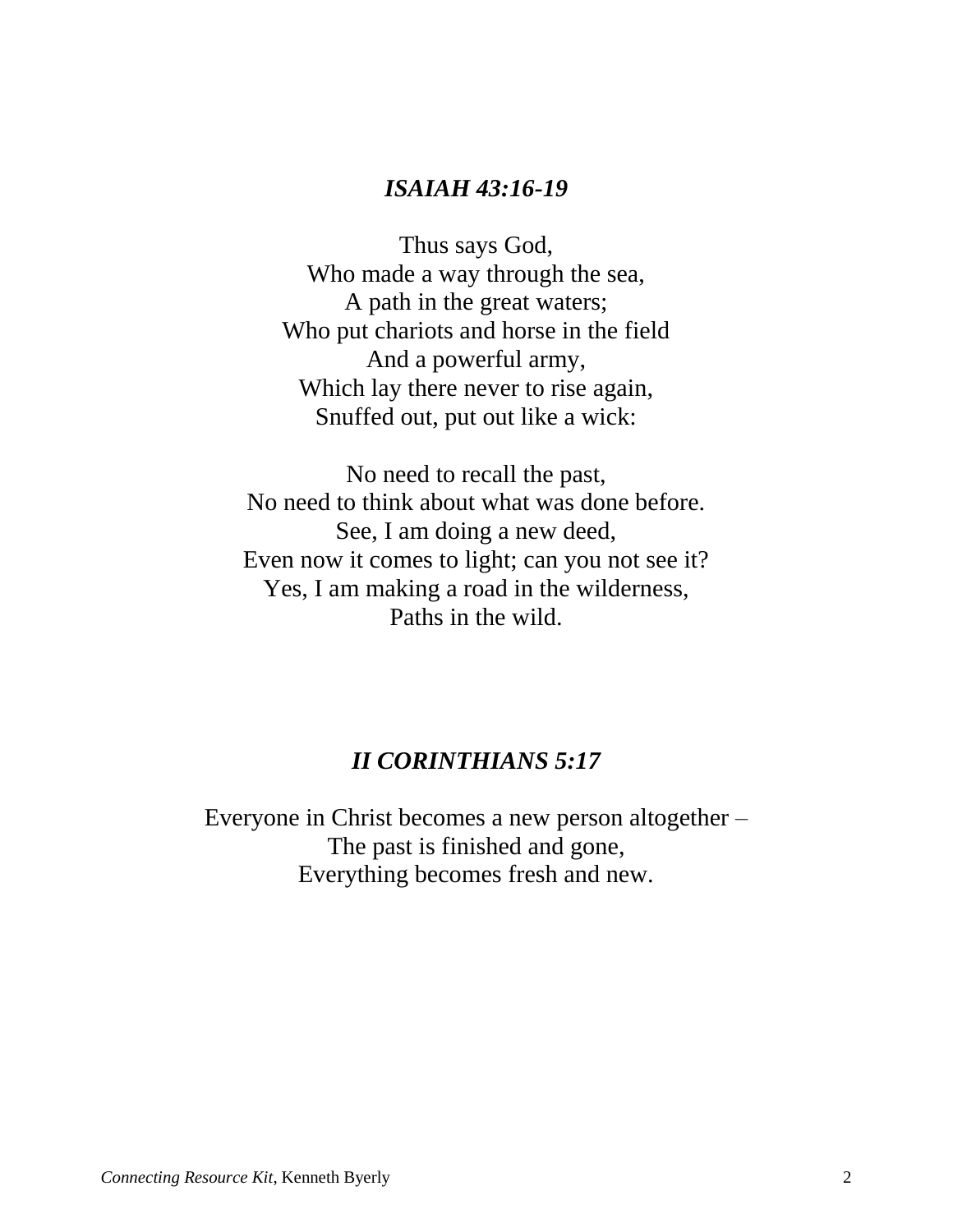# *A Litany For The Once And Future Church*

Let us pray.

O God, you call us to be more than we have been. You beckon us to leadership in a time of institutional civil war and in a place where personal stress camouflages our common sense of your real presence. Yet you come to us in every moment and space. Your Spirit calls to our deep places as we manufacture goals and objectives. You urge us on to discern your vision for us. Your Son meets us at every street corner and county intersection with a call to ministry.

From frantic effort and other symptoms of personal burnout and organizational fibrillation, *O GOD, DELIVER US.* From desperately holding steady, hoping for the best, and other forms of denial, *O GOD, DELIVER US.* From bad habits born in lazy assumptions about structural resistance and inadequate leadership, *O GOD, DELIVER US. MAKE US RESOLUTE MIDWIVES OF YOUR REIGN.* For the ambiguity of current religious establishments, *WE THANK YOU, O GOD.*  For bringing the mission frontier to our front door, *WE THANK YOU, O GOD.* For the anxiety of "professional" ministers with radically changing roles, *WE THANK YOU, O GOD.* For the overwhelming reality of differences and diversity, *WE THANK YOU, O GOD.* For risky lay people who know they are in "full-time" Christian service, *WE THANK YOU, O GOD. MAKE US RESOLUTE MIDWIVES OF YOUR REIGN.* As we discern our discontinuity with our culture, *O GOD, HELP US.* As we look through new windows of mission possibility, *O GOD, HELP US.* As we experience collisions of lifestyles in our families and communities,

*O GOD, HELP US. MAKE US RESOLUTE MIDWIVES OF YOUR REIGN.*

O God, shape our congregation into a training and development center, a laboratory for the work of your New Creation, and a retreat center for the hurt, abused, and confused. Conduct our singing of your new song of wholeness, refreshment, and rest. Bring forth, O God, the church you want, not the church we expect.

*AMEN.*

Based on *The Once and Future Church*, Loren Mead (Herndon, VA: Alban Institute, 1991)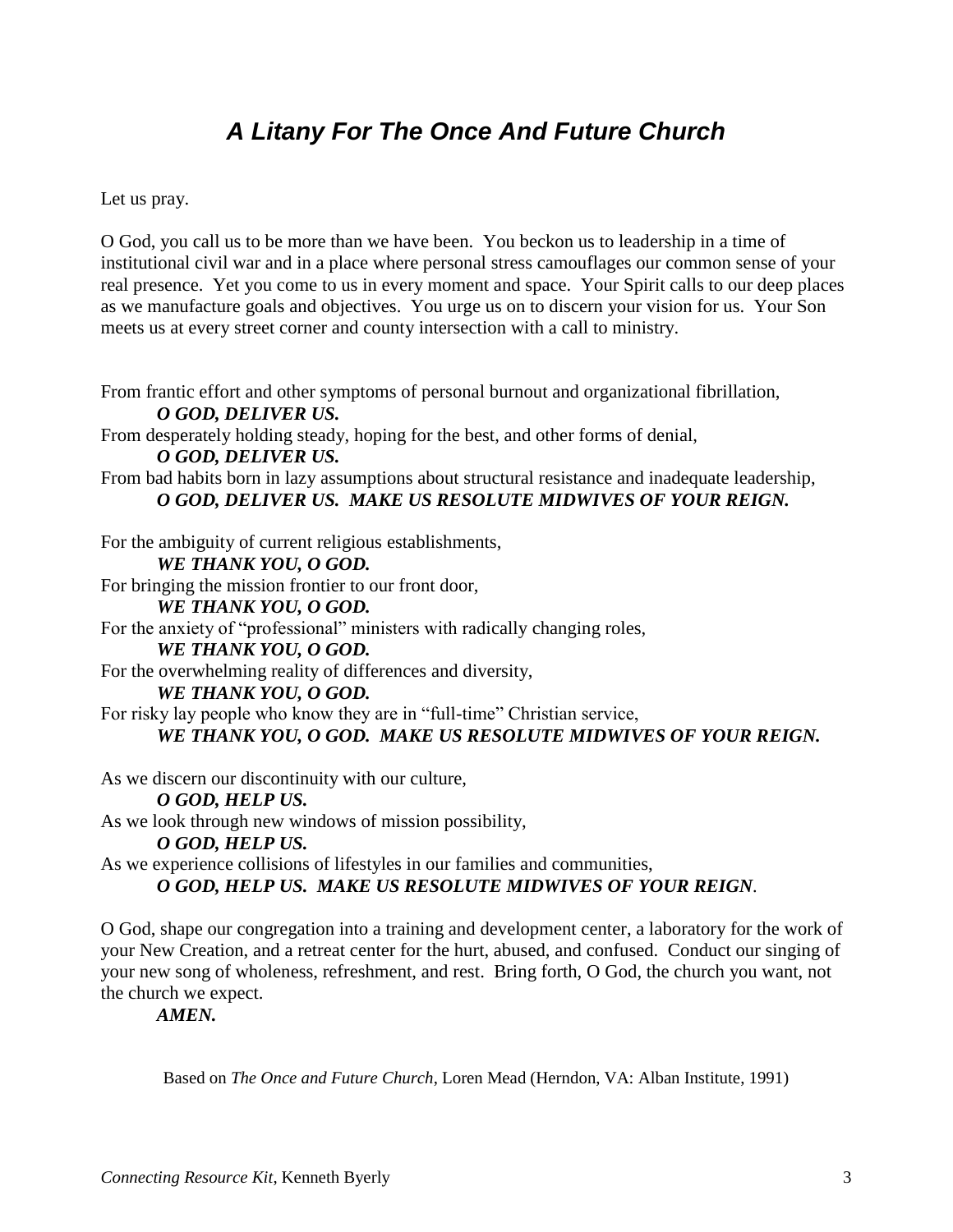# *Prayers For A Colony Of Heaven Laboratory People*

Let us pray. O God, we stammer and stumble toward a reality we cannot grasp. This we know: You grasp us as our words fail.

#### **WE ITCH FOR PROOF AND CRAVE TO BE RIGHT. WE MAKE A GREAT DIVIDE BETWEEN THOSE WHO SEE IT OUR WAY AND THOSE WHO ARE "WRONG."**

We live here and now. At the same time we are conscious of our strange alien status.

### **IN THE MEANTIME, WHICH IS YOUR TIME, YOU WANT US TO BE YOUR CHURCH, A TRAINING LABORATORY, WHERE BEING RIGHT IS NOT AS IMPORTANT AS ACKNOWLEDGING "WHAT IS."**

Liberate us from the bottom-line concerns of the world.

### **FREE US SO THAT WE MAY TAKE THE CHURCH ENTERPRISE LIGHTLY IN THE SERVICE OF WHAT CONCERNS US ULTIMATELY.**

In Jesus You ask the simple question: "How are we living here?"

### **HELP US TO ACKNOWLEDGE THE COMPLEXITIES OF LIFE. TEACH US TO ASK QUESTIONS WITHOUT ANSWERS. DELIVER US FROM CAREFULLY PREPARED PROMOTIONAL MESSAGES. GRANT US THE ABILITY TO DEBATE FAIRLY.**

We are a bunch of "fixers," O God. We live in a land of abundance and privilege.

### **HELP US TO RELINQUISH CONTROL. OPEN US TO NOTE THE DIVERSITY OF YOUR "FAMILY." GRANT US A SENSE OF HUMOR ABOUT ALL EXPERTS.**

As colonists in exile, we seek to understand our families of origin and your family of destination.

### **TRANSFORM US INTO YOUR CHURCH WHERE LOVE AND TRUTH FLASH TOGETHER.**

Based on *Growing in Authority, Relinquishing Control*, Celia Hahn (Herndon, VA: Alban Institute, 1994)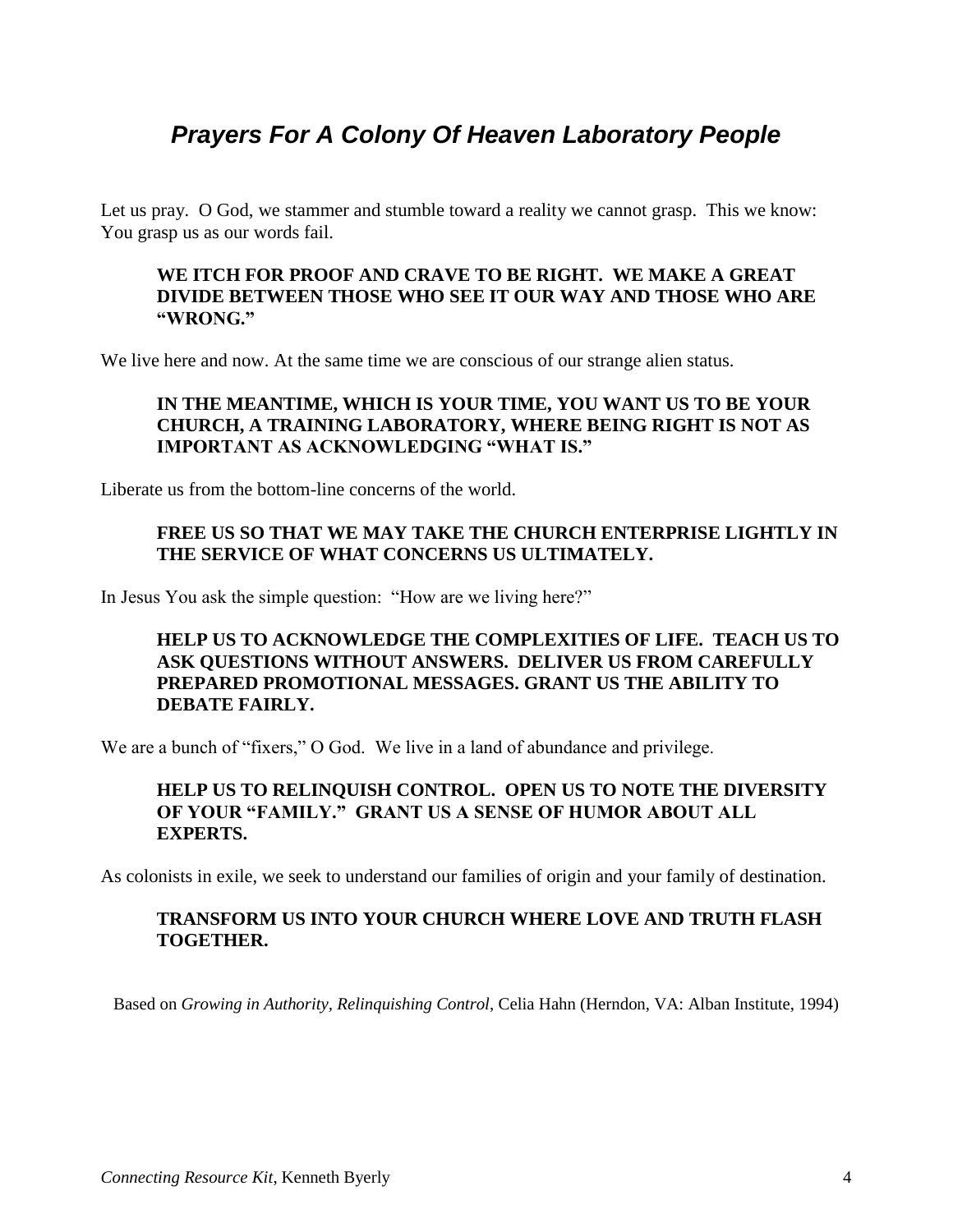# *Basic Assumptions About A Congregational Study*

- 1. Perception is reality. The church—a human organization—understands itself to be established by God as "the people of God," "the body of Christ," and "a priesthood of believers." These theological concepts make the church different from a not-for-profit organization.
- 2. A fundamental feature of ecclesiology is that God puts a congregation in its particular community so that the congregation can minister to the surrounding community as well as to the world. Perceptions of that community and of "outsiders," as well as perceptions of peripheral members on the margins of the church, are as valuable as the perceptions of active leaders in discovering ministry and mission.
- 3. Congregational reflection on mission, purpose and planning should regularly (at least every three years) involve the entire congregation. Strategic planning has some relevance. The governing board must own the study process, ask for congregational support, and pay attention to the results of the study. The study should be a public process in which the congregation is kept informed and is able to see the results of its perceptions.
- 4. During a congregational study the language of perception how people see what "is" is more important than "should/ought" language. Disagreement, divergence of perception, and diversity of opinion are valuable and to be pursued. Premature consensus and unanimity are major deterrents to wider ownership of ministry.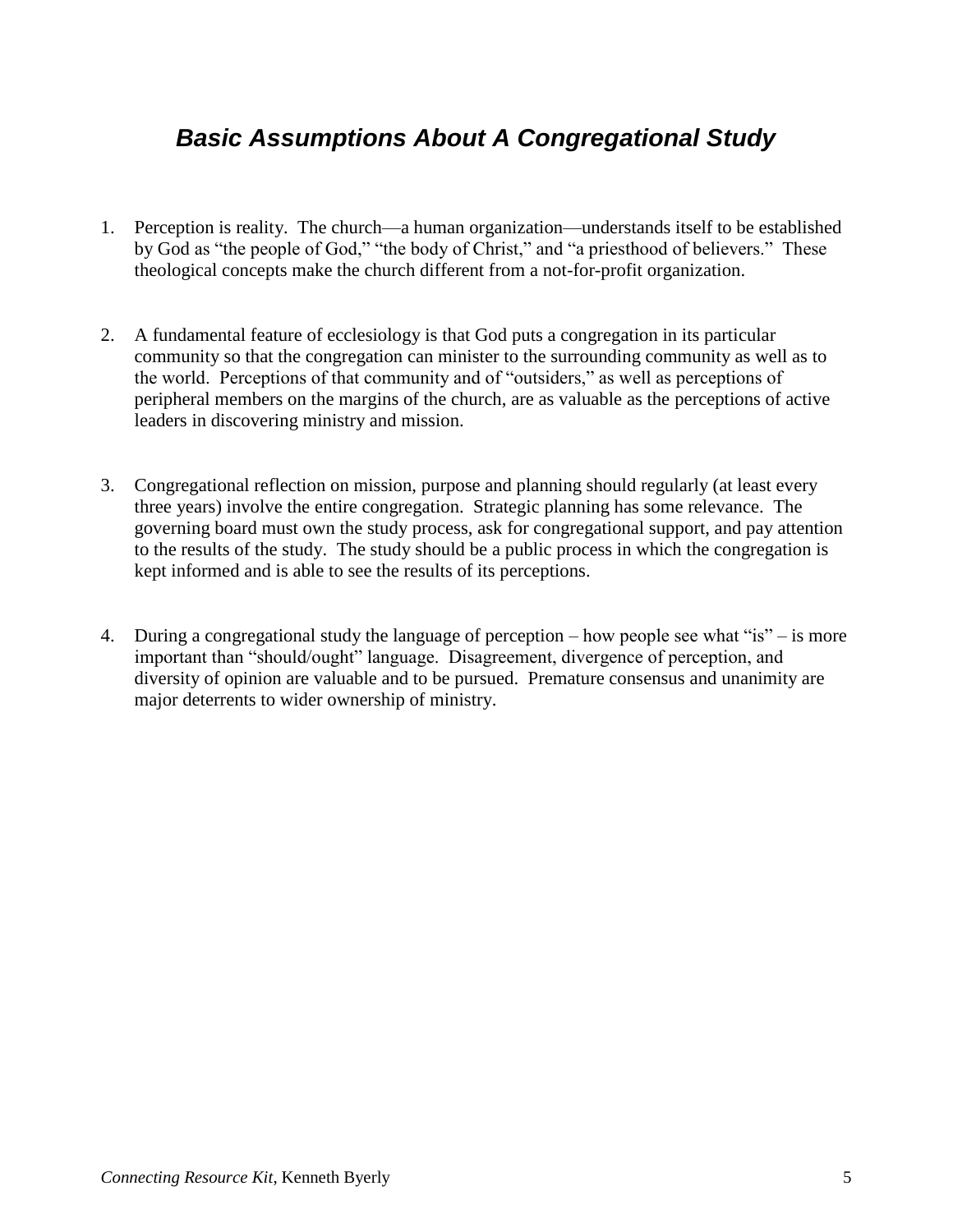# *Congregational Study Norms*

### **We will:**

- Pray—for each other, for the task group, for the congregation.
- Practice active listening to one another, not interrupting or operating from a "yes, but . . . " stance.
- Keep confidences and refrain from making "they said" or "the congregation thinks" statements.
- Let others have "equal air time" so everyone can participate.
- Affirm and explore differing perspectives, believing that vital congregations thrive on diversity.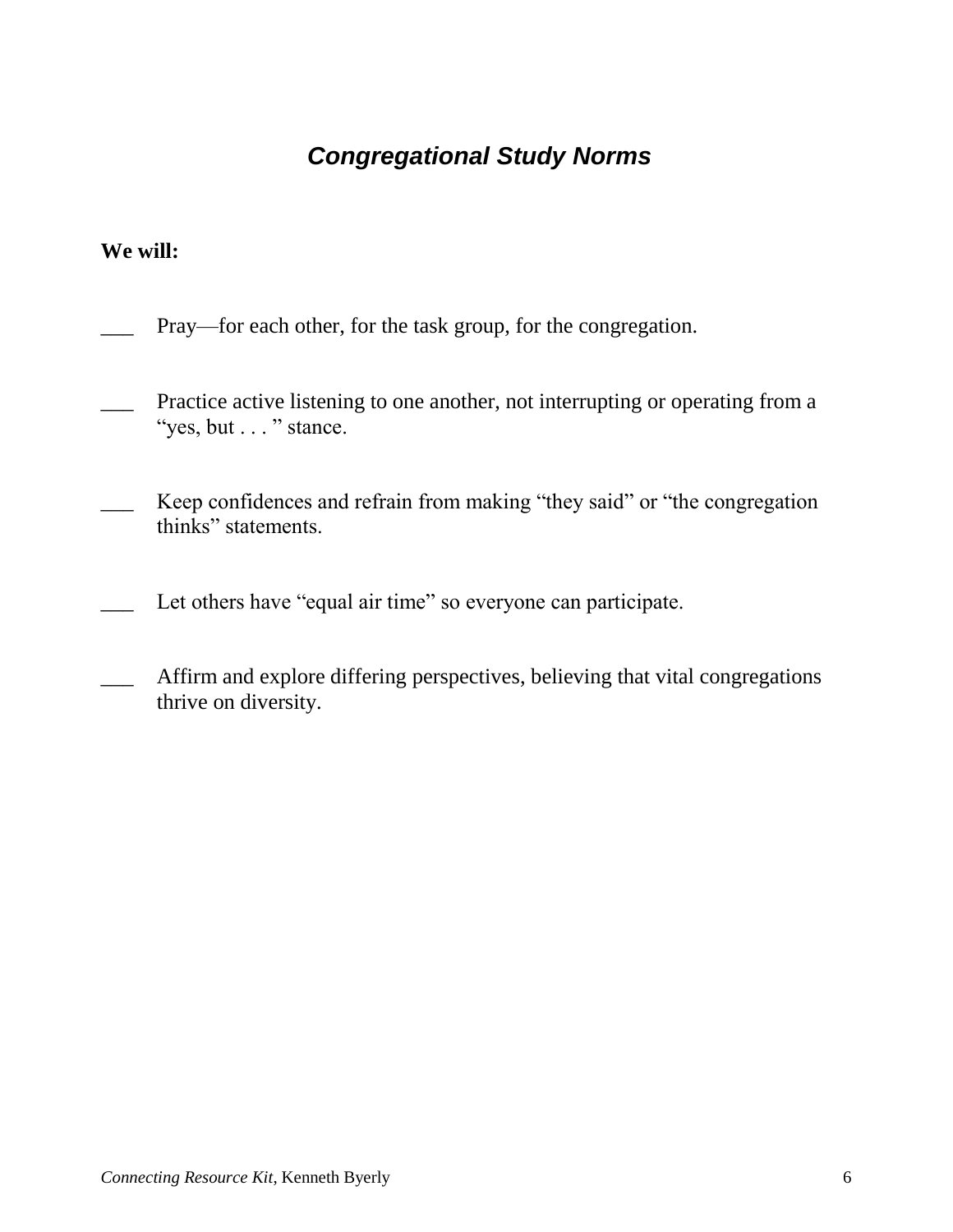### *CONNECTING Worksheet I Congregation and Community*

Check the biblical images that you think about when you think about *the church universal*:

- \_\_\_ God's chosen race \_\_\_ A kingdom of priests \_\_\_ God's holy nation \_\_\_ God's personal possession \_\_\_ The body of Christ \_\_\_ A mystical sweet communion
	-
- 
- People receiving God's pity \_\_\_\_ The people of God \_\_\_\_\_ Strangers and nomads
- Other images:

Check the contemporary images of congregations that apply to *your congregation*: \_\_\_ Library and Academy \_\_\_ Clinic \_\_\_ Park Bench \_\_\_ Experimental Laboratory \_\_\_ Athletic Club \_\_\_ Gourmet \_\_\_ Erotically Capacious Household \_\_\_ Music Hall \_\_\_ Boot Camp \_\_\_ Museum \_\_\_ Other images:

An example:

### *Spiritusoarus Presbyterian Church* Singing Politically Correct Yin/Yang Traditional Family Community Protestant Evangelical-Free Program Buffet Weekend Haven On the hill *Come Join Us*

Image your congregation as you see it (describe your church):

\_\_\_ \_\_\_ \_\_\_ \_\_\_ \_\_\_ \_\_\_

Describe the community surrounding your congregation (within a three-mile radius): Geography Population(s) Key Issues Other Features

In your small group, develop two lists (noting diverse opinions and opposite perceptions when applicable):

Congregation Community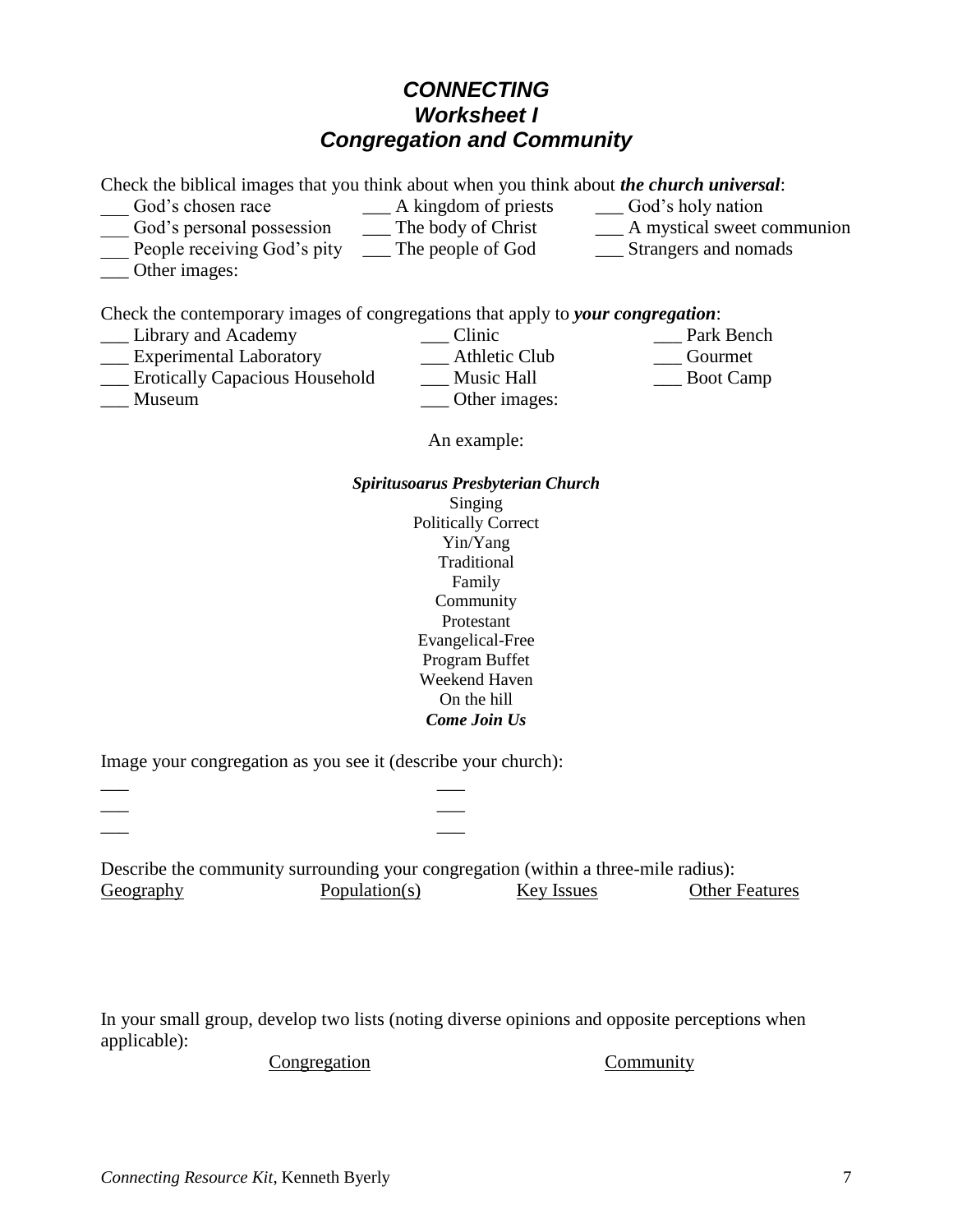## *CONNECTING Worksheet II Seeking and Celebrating God*

Discuss Psalm 139 (handout) in your small group.

How Psalm 139 applies to me<br>How Psalm 139 applies to our congregation

Watch the video section "Building Spiritual Connections."

Review the two pages on "Building Spiritual Connections" in your congregation's Connections Report. List your findings and perceptions in your small group in terms of "What Does the Report Say?"

Findings

Arrange the group's list into strengths and weaknesses (note differences of perception and opinion when applicable).

Strength Weakness

In your small group, develop a list of "*what we need to grow in faith in our congregation*" statements. Select a group member with a strong voice to read the list to the larger group. What we need to grow in faith in our congregation

In the larger group, note the similarities and differences among the "what we need statements" from the various small groups Similarities Differences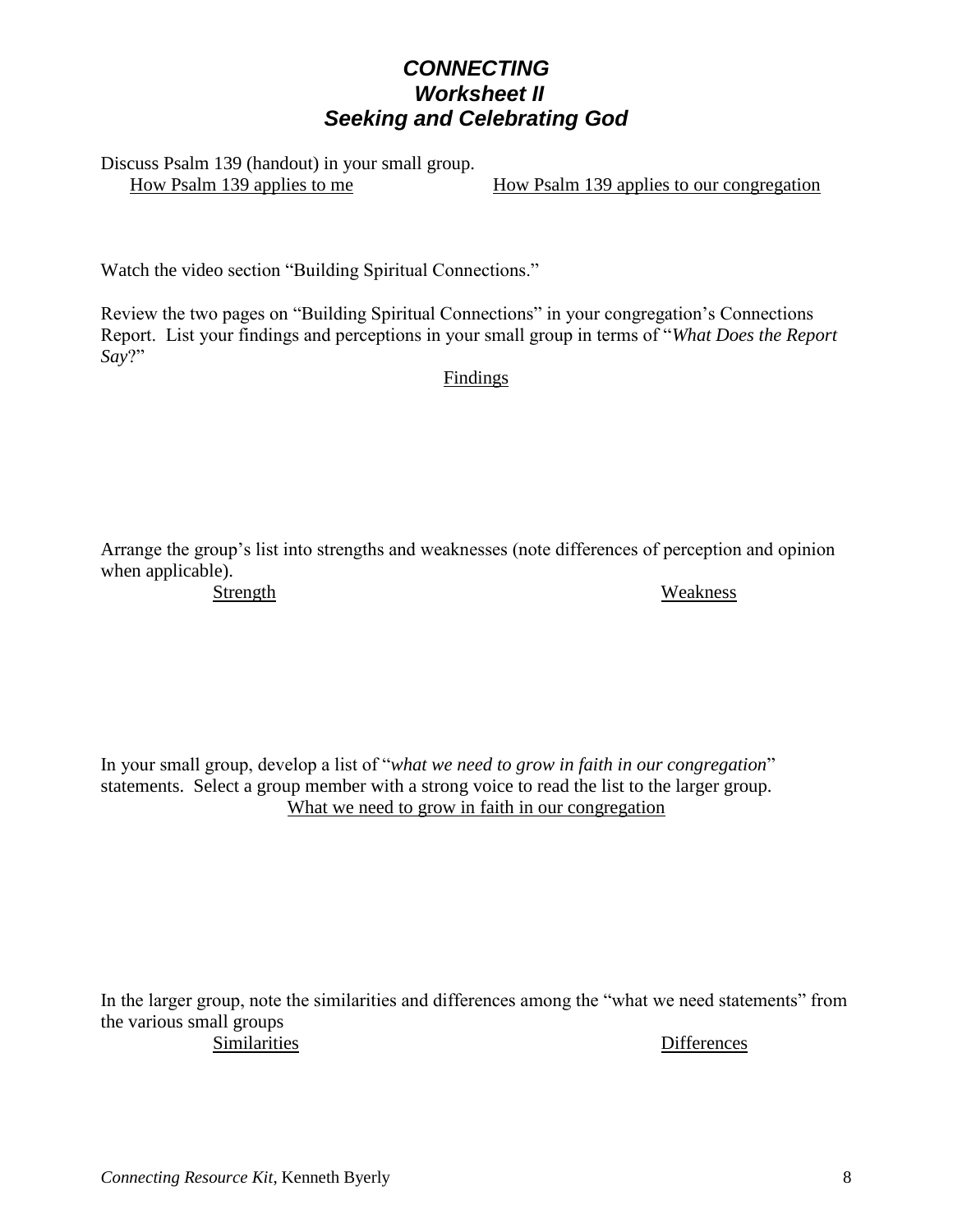## *CONNECTING Worksheet III Inside/Outside Connections*

Review parts two and three (pp. 3-6, Building Inside Connections and Building Outside Connections) of your congregation's Connections Report. List your findings: Inside Connections Outside Connections

Watch the video sections on "Building Inside Connections" and "Building Outside Connections."

Read and discuss the passage from Romans 12 (handout) in your small group. Address the question: "What can we deduce about the 'world' Paul's congregations were living in from this passage?"

#### Paul's World

In your small group, develop two lists from your individual "findings" lists. Enjoy your diversity and differences of perception.

Inside Connections Findings Outside Connections Findings

Choose a reader to read your findings to the larger group. Note similarities and differences among the small groups' findings.

Similar Perceptions Divergent Perceptions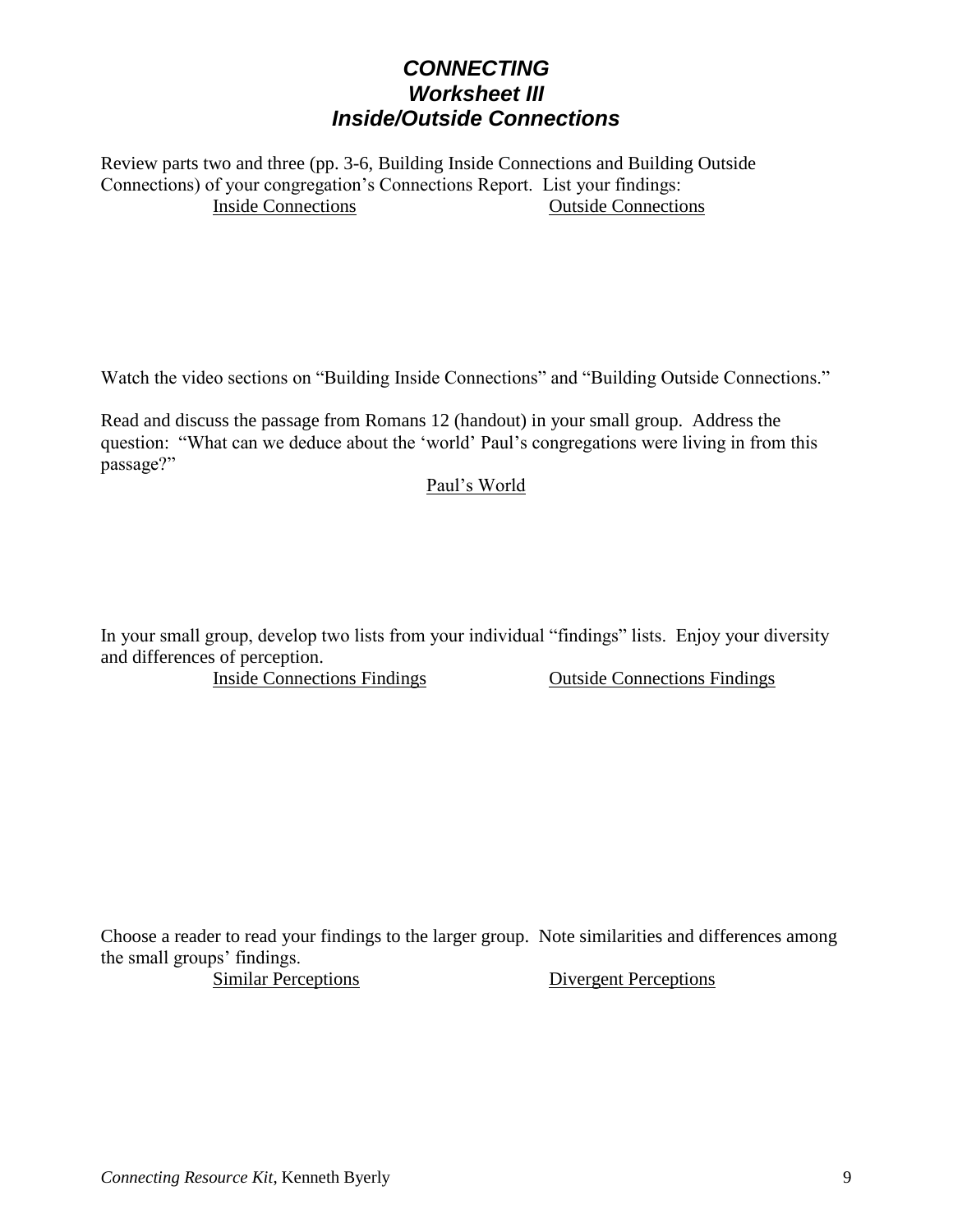# *CONNECTING Worksheet IV Current Snapshots and Future Vision*

Read the Isaiah and II Corinthians passages (handout) and in your small group list how *letting go of the past* and *welcoming fresh new things* apply to your congregation. Letting Go of the Past Welcoming Fresh New Things

Review part four (pp. 7-8) on Building Identity Connections in your congregation's Connections Report, and watch the video presentation on the material. Using the handout on "a typical worshiper" in the U.S. Congregational Life Survey, make a list in your small group of your perceptions of "Who is a typical member of our congregation?"

Typical Members in Our Congregation

Write down a sentence or phrase for each of these categories: Greatest Need Of Our Congregation Greatest Need Of Our Community

In your small group, develop a list of "greatest needs of the congregation" and "greatest needs of the community" from your individual responses, noting similarities and differences. Greatest Need Of Our Congregation Greatest Need Of Our Community

Use the handout "Personal Vision Statement for My Church" to create your vision statement for your congregation, using language an "outsider" would understand. Read your statement to your small group.

Write down and share with your small group your response to this question: "What is our congregation's single most important issue?"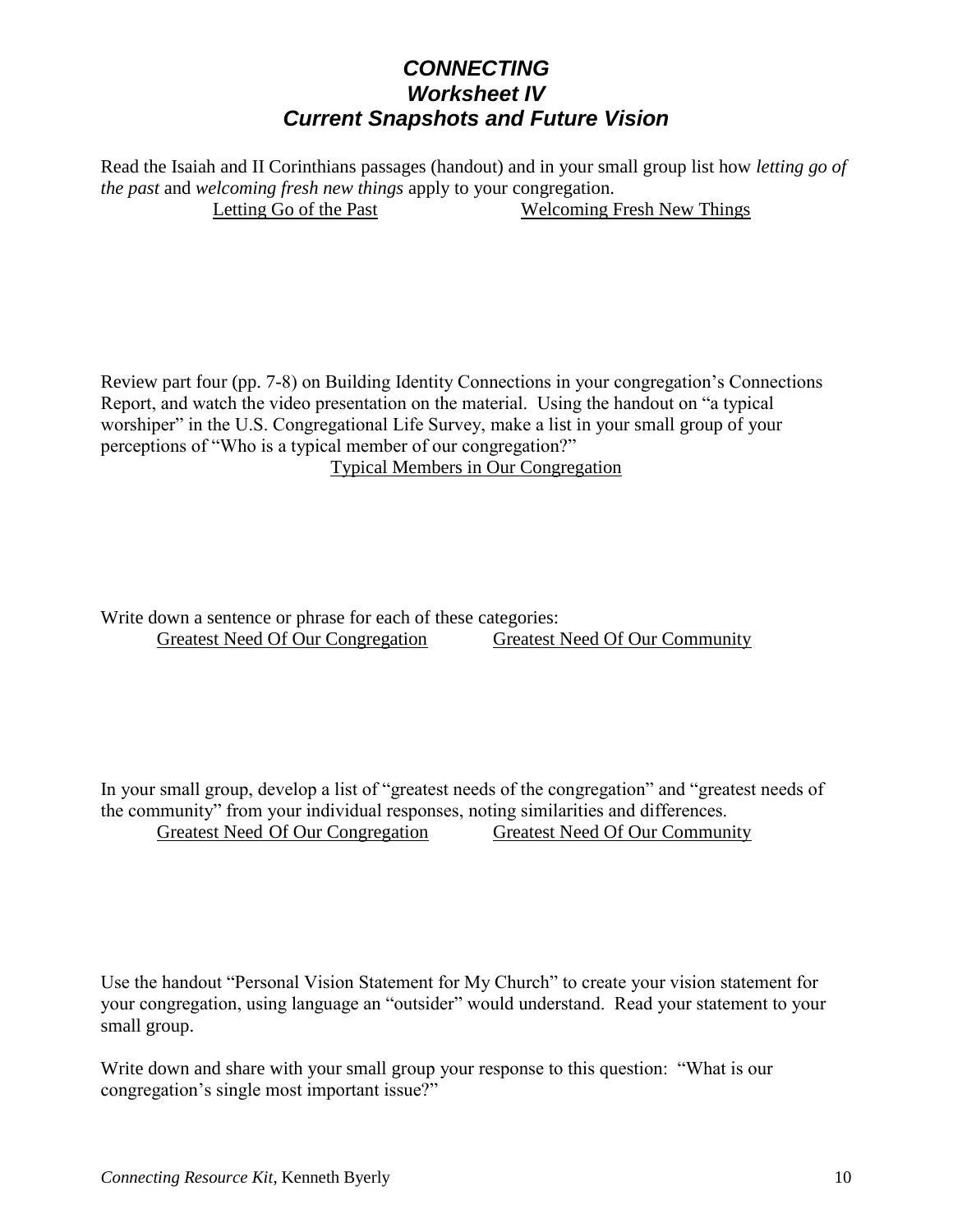# *Personal Vision Statement For My Church*

Create a statement that accurately and vividly portrays **your congregation's** vision of faithful mission as you think God wants it to be. Use the Church of the Brethren statement as a format. Let your imagination run wild on God's "paths in the wild."

| <b>Reference Point:</b> | The Church of the Brethren Vision Statement |
|-------------------------|---------------------------------------------|
|                         | Continuing the work of Jesus                |
|                         | Peacefully                                  |
|                         | Simply                                      |
|                         | <b>Together</b>                             |

### **Format:**

- 1. Begin with an **" . . . ing"** word, for example, Seeking, Completing, Desiring.
- 2. Give the "... ing" word a **content phrase**, for example, the will of God, the way of the cross.
- 3. Develop the statement with **descriptive modifiers**, for example, Fervently, Openly.

### **Workspace:**

*My Statement for \_\_\_\_\_\_\_\_\_\_\_\_\_\_\_\_\_ Church*

- $\bullet$  My "... ing" word:
- My content phrase:
- My descriptive modifiers: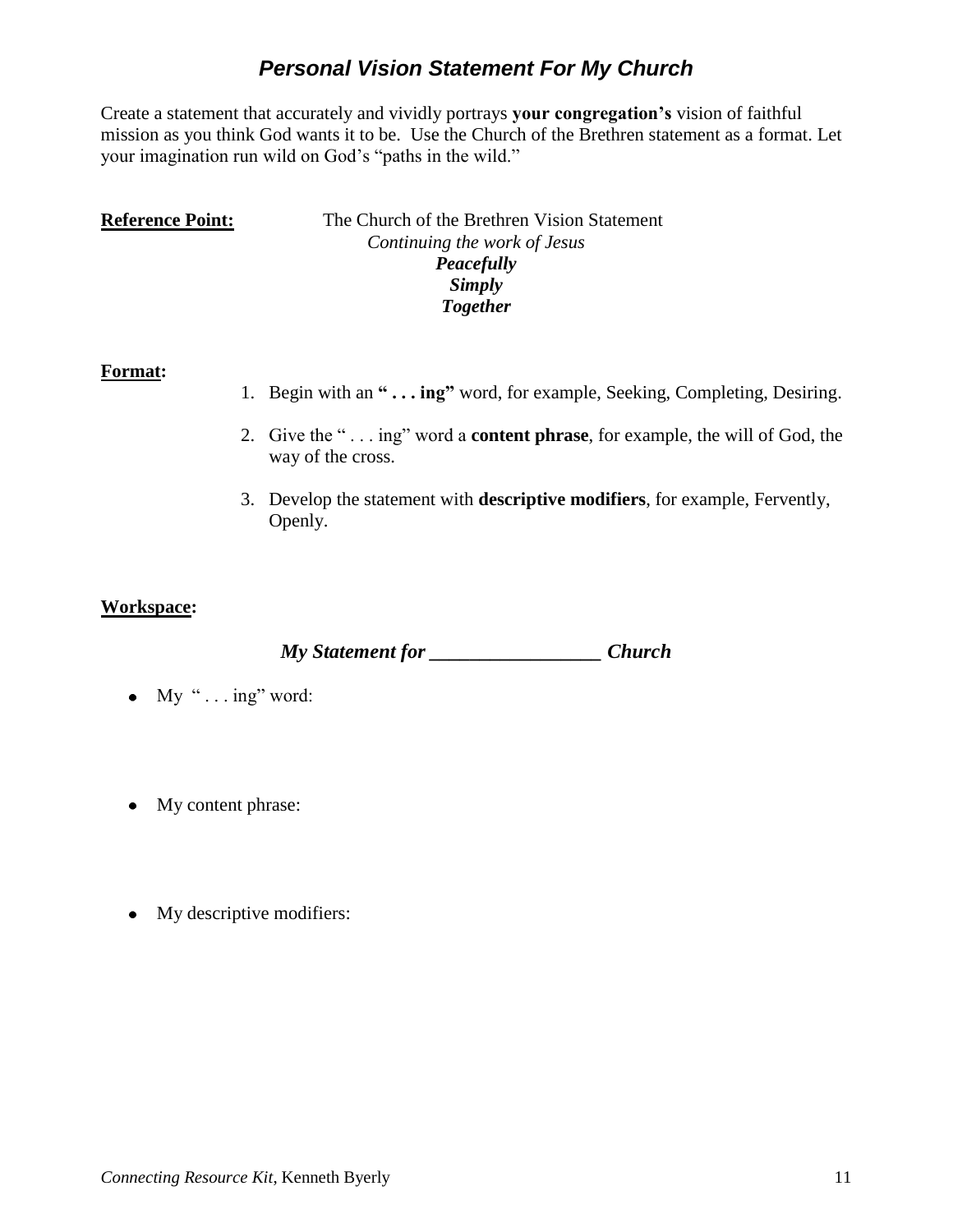# *A Typical Worshiper Is . . .*

- Female
- 50 years old
- Employed  $\bullet$
- Well educated
- Married
- White
- 1. Does this describe the typical worshiper in our congregation?
- 2. Who is left out of this profile of a typical worshiper?
- 3. Who is in our community or parish but not participating in our services or activities?
- 4. What one or two steps could our congregation take to invite, welcome, and include new people?

From *A Field Guide to U. S. Congregations*, Cynthia Woolever and Deborah Bruce (Louisville, KY: Westminster John Knox Press, 2002)

Who is a typical member of our congregation?